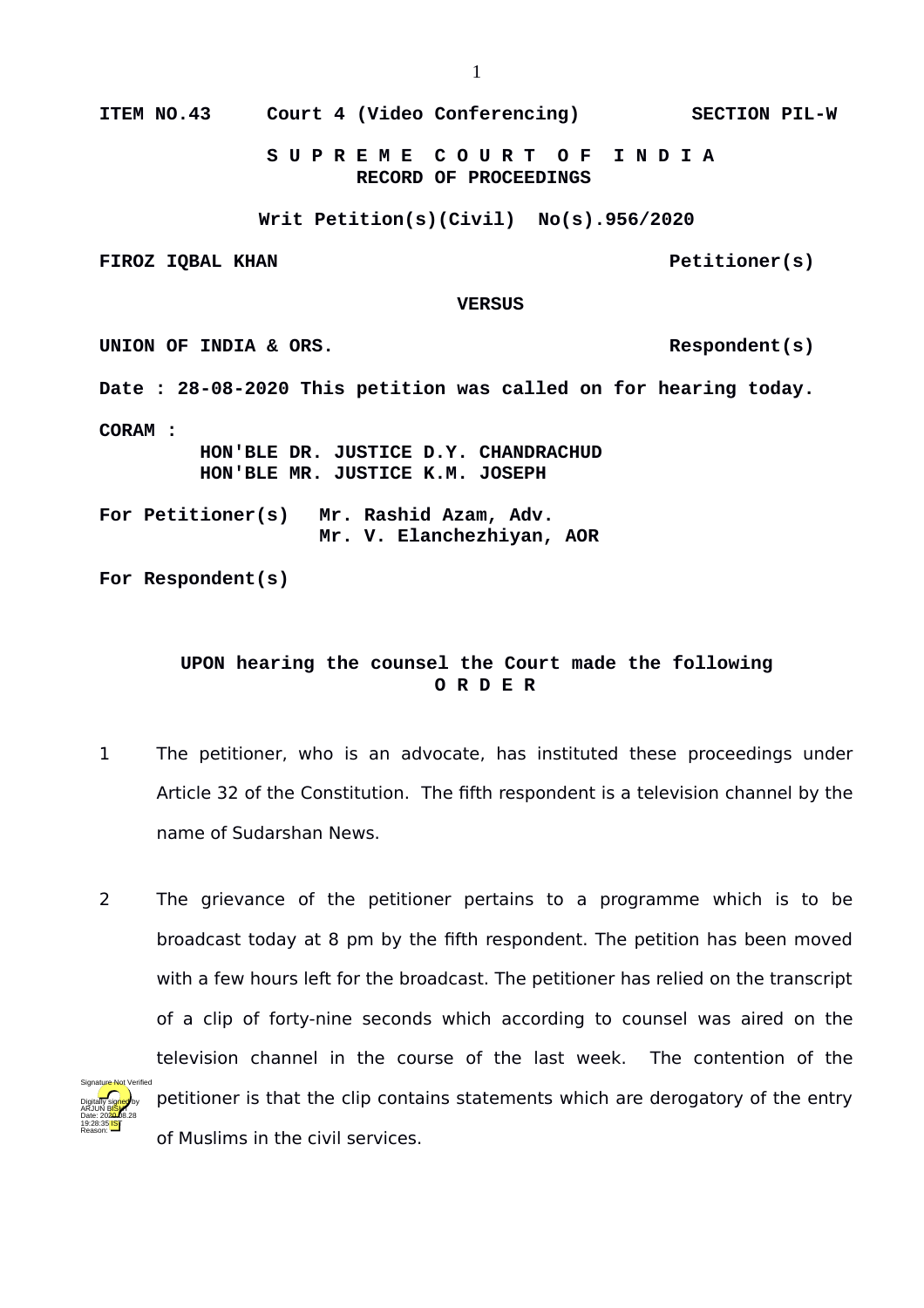- 3 The respondents to the Writ Petition under Article 32 are:
	- (i) Union of India;
	- (ii) Press Council of India;
	- (iii) News Broadcasters Association; and
	- (iv) Sudarshan News.
- 4 Learned counsel appearing on behalf of the petitioner submits that the airing of views in the course of the programme would violate the Programme Code enumerated under the Cable Television Networks (Regulation) Act 1995, together with the Code of Ethics and News Broadcasting Standards Regulations.
- 5 During the course of the hearing, it has been highlighted that the expression of views derogatory to a particular community has a divisive potential. Prima facie, the petition raises significant issues bearing on the protection of constitutional rights. Consistent with the fundamental right to free speech and expression, the Court will need to foster a considered a debate on the setting up of standards of self- regulation. Together with free speech, there are other constitutional values which need to be balanced and preserved including the fundamental right to equality and fair treatment for every segment of citizens.
- 6 Having regard to the importance of the issues which arise from the petition under Article 32, we direct that notice be issued to the respondents, returnable on 15 September 2020. On the next date of listing, the court will consider appointing amicus curiae to assist it towards a resolution which advances the protection of constitutional rights.